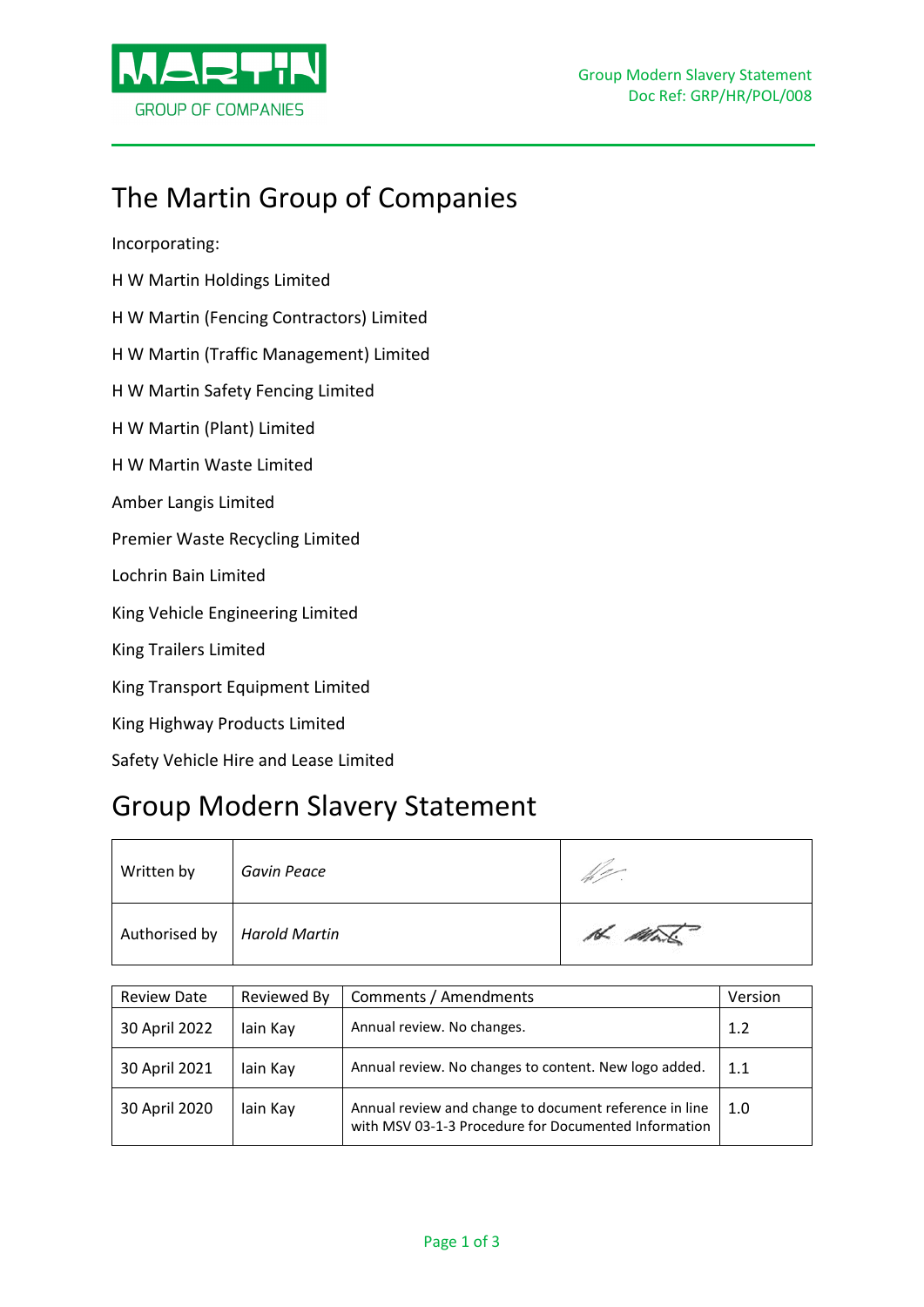

#### **Our Statement**

This statement commits The Martin Group of Companies to complying with section 54 of the Modern Slavery Act 2015 ("the Act") and reaffirms its commitment to ensuring that all of its business operations or any part of its supply chain are free from involvement with slavery, human trafficking or labour exploitation.

The Martin Group supports the UK Government's commitment to eradicate the abuse and exploitation of workers, both in the UK and overseas. This statement will be published on the Group website and is signed by the Chairman to demonstrate the Board's collective commitment.

#### **Our commitment**

Our approach to preventing slavery, human trafficking and labour exploitation means that we strive to maintain a productive and open dialogue with all parties who may have an interest in our activities including customers, suppliers and employees. We have an established programme to monitor supplier performance and actively encourage feedback from our employees to report any concerns directly. This includes promoting best practice, and striving to work with our suppliers to build effective and transparent supply chains.

Modern slavery is a crime and a violation of fundamental human rights, which will not be tolerated at The Martin Group of Companies. We are committed to doing business in a responsible way, which includes a promise to do all that we reasonably can to prevent all forms of modern slavery in any part of our business and our supply chain. We expect our customers and suppliers to share and uphold these same strong ethical values and principles.

### **Ownership**

The Board takes ultimate responsibility for monitoring this policy and is committed to developing and implementing appropriate initiatives, as set out below. The Martin Group expects that all of its business is conducted in compliance with high ethical standards of business practice. We apply these standards to all dealings with employees, customers, suppliers and other stakeholders.

### **Compliance**

The Company supports the International Labour Organisation's Global Employment Agenda and fully complies with the international labour standards in relation to employment and ethical policy and has taken into account the UN Guiding Principles on Business and Human Rights.

The following actions will be implemented to support this policy:

- **1.** Slavery, human trafficking and labour exploitation will be considered and addressed in our approach to corporate social responsibility (CSR) and reviewed on an annual basis.
- **2.** All employees must have a written contract of employment setting out their terms and conditions in line with government requirements.
- **3.** To ensure that any issues or concerns about slavery or human trafficking can be raised, the Whistle Blowing procedure will be made available to our employees who are encouraged and supported to report any concerns in confidence.
- **4.** Audits will continue be carried out to ensure that all our employees are paid at least the National Minimum Wage or Living Wage where applicable and have the right to work in the UK.
- **5.** Line Managers will be trained to monitor and control working hours to ensure that excessive hours are not being worked and that overtime is paid at an appropriate rate.